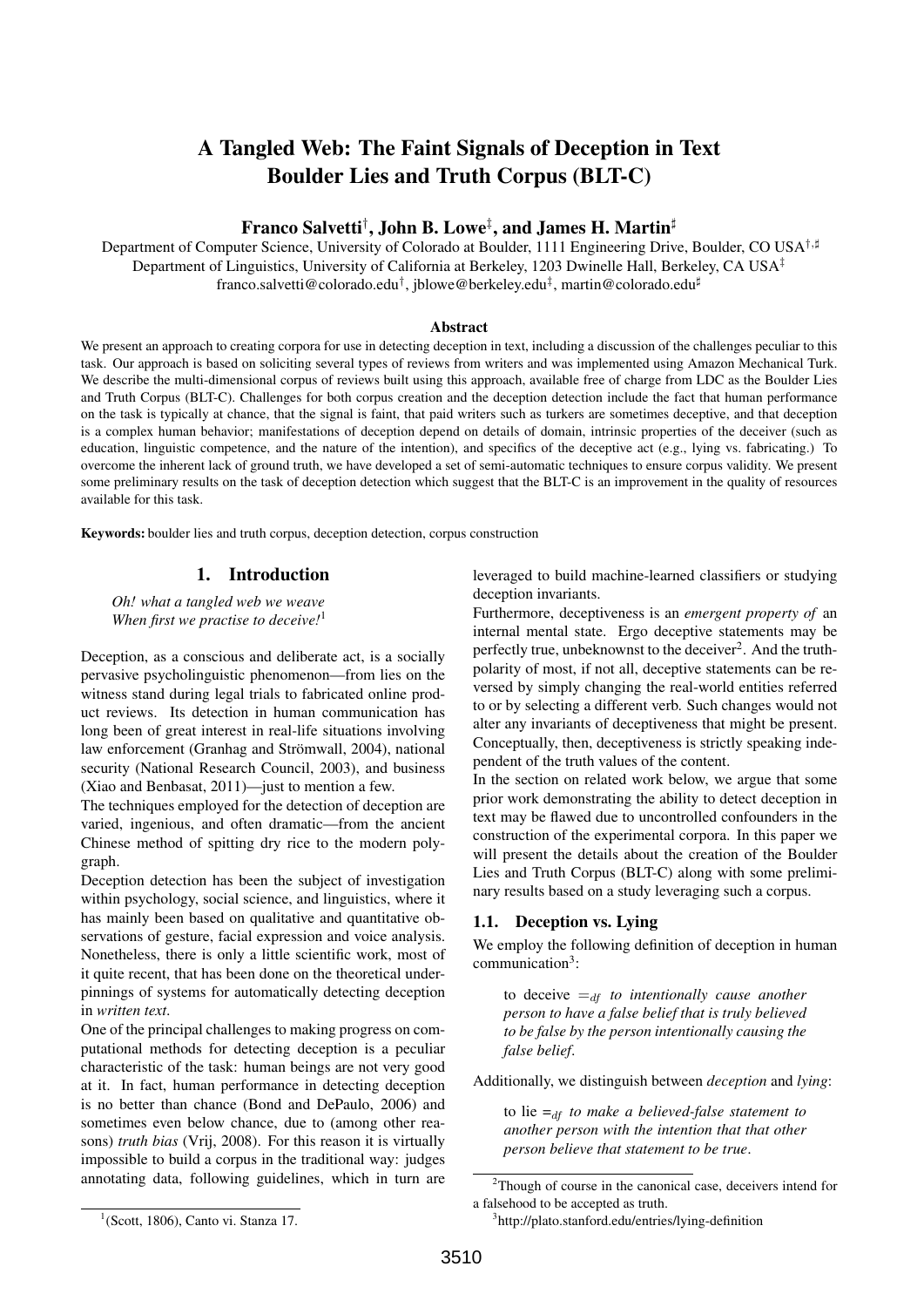A *lie* is a form of *deception* and there are forms of deception (e.g., *omission*) which are not lies. The *intentionality* of the deceptive act may cause the speaker to leave traces (i.e., signals) in the communication that can be leveraged by a system to automatically detect deception. (Qin and Burgoon, 2005) provide a list of *types* or *dimensions* of deception: *lies, fabrications, concealments, omissions, misdirection, bluffs, fakery, mimicry, tall tales, white lies, deflections, evasions, equivocation, exaggeration, camouflage, strategic ambiguity, hoaxes, charades,* and *impostors*. Unfortunately, much of the literature on deception detection equates the concept of deception to lying. Although strictly speaking this equation is inaccurate, we, too, will also occasionally collapse this distinction. We further make a *significant* distinction between two kinds of deception: deception regarding known objects and deception regarding unknown ones. We will use the term *lie* to refer to deception regarding known objects and the terms *fabrication* or *fake* to refer to deception regarding unknown objects.

We hypothesize that during a deceptive act there is unwanted and unintended *leakage* of deceptive signal into the media supporting the communication (e.g., text). We further hypothesize that such a signal can be turned into features which can be leveraged to detect deception. In support of this hypothesis we offer evidence from the psychoanalytic literature (Freud, 1901): the underlying state of mind of a speaker may distort the speaker's utterances, unintentionally exposing that state of mind.

#### 1.2. Deception Detection

The goal of deception detection is to build either an automatic system or provide a coherent body of heuristics which, based on observable features of a human communication, will be able to determine whether a piece of communication is deceptive. It is important to point out that unlike other Artificial Intelligence tasks, this is a task for which it is known in literature (Bond and DePaulo, 2006) that humans—even trained law enforcement agents—perform at chance or even below chance. Therefore, a system whose quality is comparable to human performance on this task is useful neither for practical purposes nor for investigating the phenomenon.

# 2. Related Work on Corpus Creation

Previous corpora have been created and leveraged for the task of deception detection by exploiting a wide range of linguistic features, including lexical selection, morphological and syntactic patterns and hand-crafted lexical resources. We cite briefly some relevant work in creating such corpora.

*Lying Words*: (Newman et al., 2003) created a labeled corpus of elicited narratives marked as lie or true, then applied machine learning techniques (logistic regression) to rank the contribution of these linguistic categories.

*Critical Segments*: (Enos et al., 2007), employed CSC (Columbia SRI Colorado) Deception Corpus and hypothesized that there exists a class of speech segments, *critical segments*, whose truth or falsity can be used to compute the overall truth or falsity of the entire communication.

*Deceptive Indicators*: (Bachenko et al., 2008) describe a system built using NLP techniques and linguistic features as *deceptive indicators* for classifying truth-verifiable statements in civil and criminal transcripts as lie or true. The labelled corpus used in these experiments are real-world transcripts from actual criminal statements, police interrogations, and legal testimony.

*The Lie Detector*: (Mihalcea and Strapparava, 2009) used Amazon Mechanical Turk (AMT) as a source of annotations to build an annotated data set of  $true$  and  $lie$  texts on three topics (*abortion*, *death penalty*, and *best friend*). This was further extended in (Perez-Rosas et al., 2014) to include thermal, and visual responses of human subjects under three deceptive scenarios

*Differences in Deception*: (Conroy et al., 2015) present three types of fake news and a set of requirements for building a fake news detection corpus.

*Deceptive Opinion Spam*: (Ott et al., 2011) describe an experiment in automatic detection of *deceptive opinion spam*. The authors built positive and negative sets of opinion spam, using on-line hotel reviews and AMT. Following on this work, (Li et al., 2014) addressed issues arising from the use of AMT by broadening the set of review writers to include domain experts and by adding new domains.

*Boulder Lies and Truth Corpus*: (Salvetti, 2012), presented here, emphasized the potential for linguistic and extralinguistic features to bias the results of machine-learned classifiers, describes the process of building a balanced corpus of deceptive and non-deceptive texts that controls for possible confounders. A particular focus of this work is to avoid confounding the truth status of the reviews with the source of the reviews (i.e, truthful reviews from actual customers and deceptive reviews from turkers).

This paper and the work reviewed in this section are mainly about deception detection using text-derived cues. For a more general overview of deception, see (Ekman, 2001) and (Vrij, 2008). In a post on Language  $Log<sup>4</sup>$ , the reader will find a collection of references for deception detection based on speech cues.

# 2.1. Discussion on Corpus Creation

Previous studies show that it is possible, employing NLP techniques, to detect deception using *linguistic* cues. They also confirm earlier evidence that human performance is poor on this task and that automatic systems can significantly outperform humans. Such studies support the longheld intuition that there is enough signal in human communication to detect deception. These encouraging results, the many practical applications (e.g., deceptive spam filtering), and the fact that human performance is worse than machines, all suggest that pursuing statistical quantitative modeling of deception is both valuable and viable.

The chief difficulty in building a deceptive corpus is that *data cannot be tagged using human annotators*, as is standard for other NLP tasks. Indeed, because human performance in detecting truthful and deceptive narrative is so poor, explicit labels must be provided directly or indirectly by the speaker providing the data. And this in turn cre-

<sup>4</sup> http://languagelog.ldc.upenn.edu/nll/?p=3554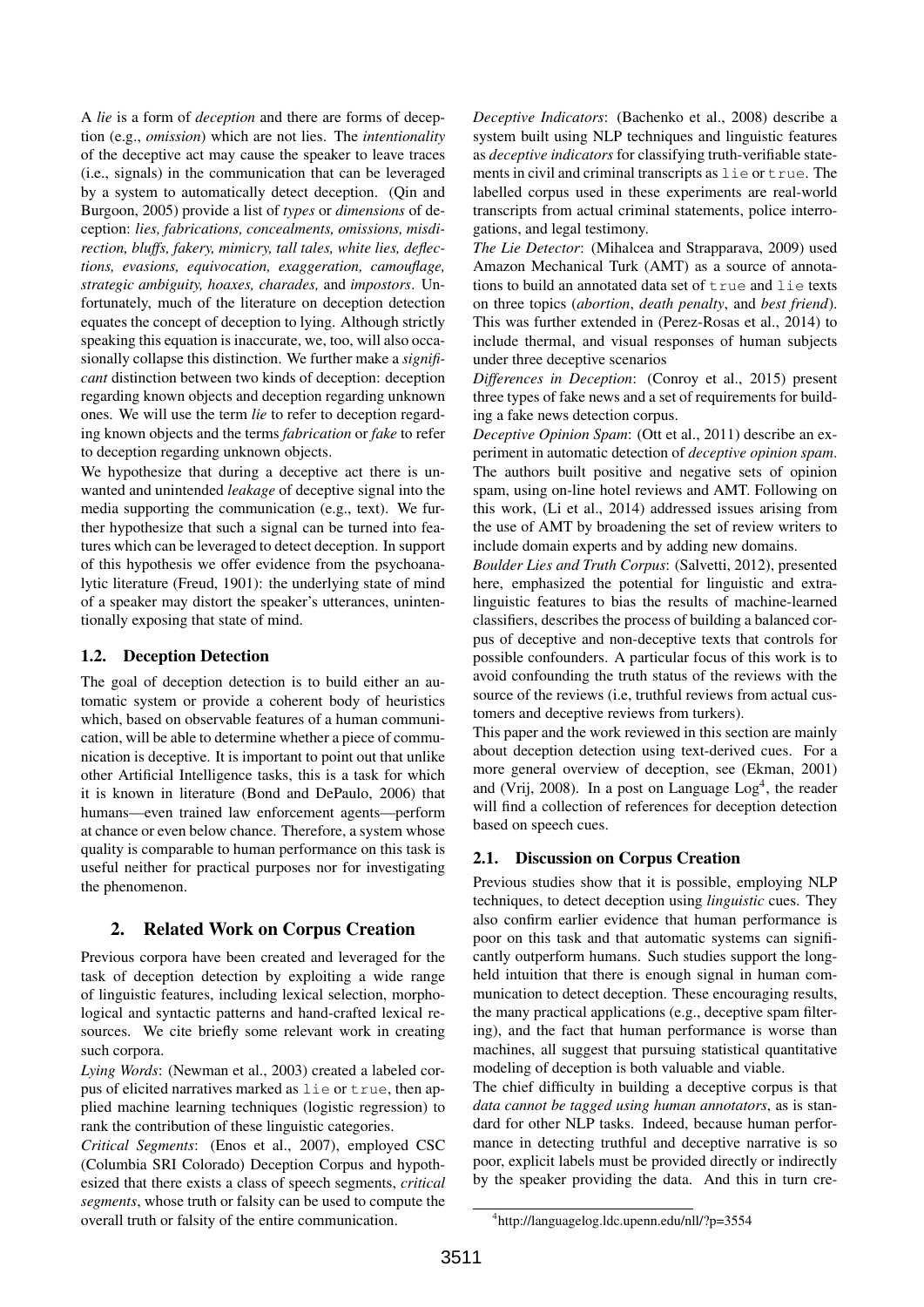ates another confound—deception is a mental process impossible for other humans to directly observe so that corpus creators are forced to rely on judgments of cooperative subjects.

As a result of the difficulty in obtaining labeled data, the data used in previous studies is susceptible to bias arising from various sources. The largest difficulty with analyzing results from earlier corpora involves the use of real vs. elicited deceptive narratives. If we compare the *mock crime* interrogations in (Newman et al., 2003) with the real interrogations in (Bachenko et al., 2008), it can be easily imagined that the cognitive load of a real interrogation, compared with a *fake* one, must have consequences on the way in which deception is manifested. The small size of the many corpora is also problematic. For example (Bachenko et al., 2008) narrow down their investigation and their conclusions to a total of 275 propositions—this is unlikely a representative set for studying deception.

Despite these challenges, there are some promising results regarding the value of *lexical features* similar to those identified in (Newman et al., 2003), (Enos et al., 2007), (Bachenko et al., 2008), (Ott et al., 2011) and (Li et al., 2014). Modeling deception across more linguistic and statistical dimensions, identifying commonalities and differences in approaches and the impact these have on the results, more careful experimental setup and interpretation of results, and working with an extensive, shared corpus are steps that would certainly help advance this new subfield of study—deception detection in text.

# 3. The Boulder Lies and Truths Corpus (BLT-C)

To study deception and its invariants in text, we need a corpus consisting of deceptive and non-deceptive documents. Such a corpus would allow researchers and practitioners to systematically validate their hypotheses against annotated data and, more specifically, to employ statistical methods to identify deception invariants—general linguistic phenomena that are typical of deception and at the same time invariant across text dimensions (e.g., sentiment) and other contextual factors (e.g., emotional involvement of the speaker). The primary goal of the work described here is to build and *validate* a text corpus to be used to study deception. The corpus we present here is not specifically intended to represent *opinion spam* generally; specifically, we focus on deceptive and non-deceptive reviews.

To overcome some of the limitations of currently available corpora and to address some of the concerns presented in the discussion in section 2.1., we include additional dimensions (e.g., *sentiment* and *domain*) and extend the deception labels to include not just *fakes* but also *lies*, where *fakes* (or *fabrications*) are deception regarding objects unknown to the writer and *lies* are deception regarding known objects.

#### 3.1. BLT-C Dimensions

Humans perform at chance or even below chance when trying to detect deception, so the conventional approach to corpus development for most NLP tasks—collecting text and labeling it using annotators following strict guidelines constrained by high inter-annotator agreement—is simply

not feasible. Therefore, in the BLT-C, labels (e.g., T for truthful) were assigned directly by the creators of the text as they created it. Because of the practical applications related to detecting deceptive online reviews, we have chosen to focus our attention on online reviews of products or services as our primary genre. The BLT-C corpus is built by eliciting reviews of various sorts using Amazon Mechanical Turk (AMT), now a typical approach to building text corpora which allowed us to have a corpus representing more than 500 different authors—a number which would be almost impossible to reach with traditional annotation methods. And it differs from typical corpus building efforts significantly in the instructions: some of those recruited were instructed to deliberately prevaricate.

Turkers<sup>5</sup> are known to be prone to cheating when they know that no ground truth exists for a given task. For instance, if we simply ask turkers "do you like  $(object)$ ", they may feel that a randomly generated answer would not be caught as cheating, which would lead to lower data quality. To avoid this, we employ several strategies in the task guidelines, including making the turkers believe that a ground truth, in fact, does exist and that we are actually testing their ability to find it. We also employed high redundancy of the annotations in the validation step—10 for each validation to limit the effect of spam turkers.

For our corpus of deceptive online reviews, we have arbitrarily but not without motivation selected the following dimensions: *domain*, *sentiment*, and *deception type*.

Among the many possible domains for online reviews, we have included in our corpus reviews of electronics and appliances and reviews of hotels (Electronics and Hotels)—they appear to be *orthogonal*, valuable, and well-represented online.

A well-studied linguistic dimension of online reviews is the *sentiment* (Pos or Neg) attributed as the overall polarity of the opinion expressed in the review. We expect that it should be possible to identify commonalities or differences among the invariants of deception across different sentiment values—reducing the bias arising from studying deception only in positive reviews.

In order to better simulate the conditions under which real reviews are written, we asked turkers writing truthful (i.e., T), Pos or Neg, reviews to describe objects they know. We also asked the same turkers to produce a *lie* about the same object. This adds another value along the deceptive dimension that we will call F (i.e., *false* reviews). By using the same objects reviewed by turkers while producing the Ts and the Fs labels we also asked turkers to review those objects and *fabricate* a fake review, both Pos and Neg, for such unknown object. We called such reviews along the deception type dimension *deceptive* and labelled them with D. To ensure that those were true deceptive reviews we asked the turkers explicitly to confirm that they didn't have previous experience with that given object (e.g., an hotel). Both Fs and Ds are indeed deceptive with the crucial difference of knowing or not knowing the object reviewed. Because of the way in which we collect the reviews for our

<sup>5</sup>Computer users recruited to work on small web-based tasks via AMT are called *turkers*.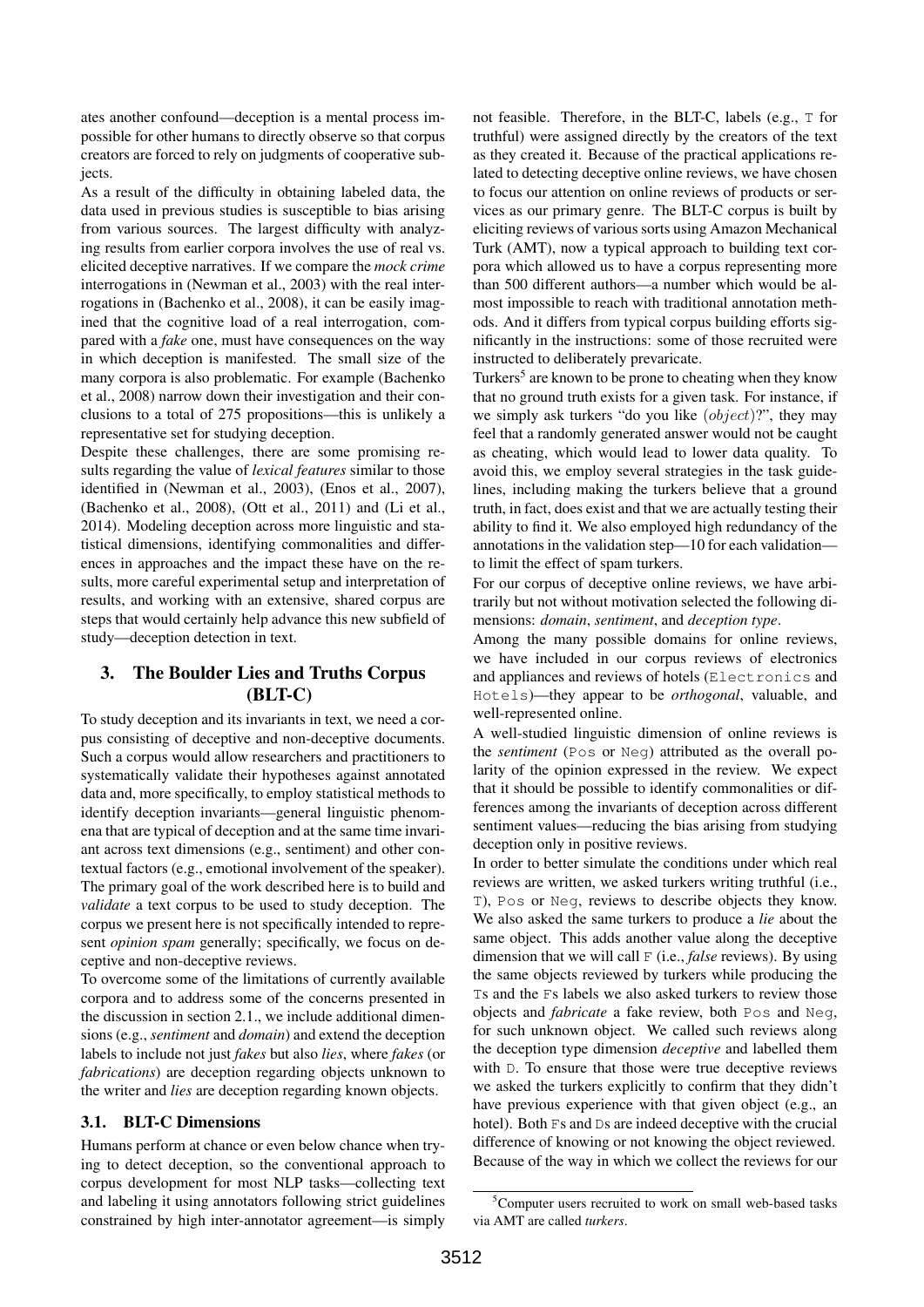corpus, we implicitly introduce a *latent* quality dimension (good and bad)—the quality of the object reviewed. We ensure that half of our Ds are collected using the URLs provided during the PosT task (i.e., the good objects) and the other half, from URLs harvested during the NegT task (i.e., the bad objects). Table 1 is a summary of all the corpus dimensions and their possible values.

| <b>DIMENSION</b> | <b>VALUES</b>       |
|------------------|---------------------|
| domain           | Hotels, Electronics |
| sentiment        | Pos, Neg            |
| deception        | T, F, D             |
| quality          | qood, bad           |

Table 1: The three corpus dimensions, and quality—the latent dimension.

It is important to note that these three dimensions are not the only dimensions which could be considered. For instance, explicitly considering *age* and *gender* of the writer might be two other obvious extensions of this corpus.

# 3.2. Guideline Challenges

Because, among the others, we wanted to collect lies (i.e., Fs) we started a pilot study in which we asked turkers to think of a hotel they did not like and write a positive review of it (i.e., a lie). After inspecting the results we started questioning whether or not these reviews were actually lies and not just actual positive reviews. It is known in the literature (Walczyk et al., 2003) that telling lies is cognitively more complex, and we conjectured that a turker obeying the cognitive economy principle would, instead of lying about an actually negative experience, would write a review based on an actual positive experience—truth is much easier to generate. For this reason, we conceived of a generic *cognitive trap* that should increase the likelihood that an F is actually a lie. Our intuition was that it would be easier for a turker to generate a lie having first generated a truthful review about the same object. We therefore asked turkers to write a truthful review, either positive or negative, and then to write a review of the same object with the opposite sentiment polarity, which should therefore be a lie.

In this preliminary phase, we also experimented with tasks using turkers to measure the quality of the reviews written by other turkers. We designed a *cooperative* task in which we asked turkers, given a review and a description of the task for which it was written, to determine whether the person who wrote the review did what was asked. This task evolved into a simplified *quality* task avoiding the subtleties related to the details of the elicitation task.

To avoid introducing artificial constraints we did not require any specific length for the reviews—we decided to leave it open, and instead of providing an actual number, we used phrases such as "in the style of those you can find online" which, as we know, have high variability in length. We also decided to avoid strictly defining what a *good* review is and instead provided vague directions which rely on the turkers' experience using expressions like: "needs to be persuasive", "sound as if it were written by a customer" and "informative."

Because of the amount of Fs and Ts we ended up with more objects available than we needed to elicit Ds for, so we downsampled the URLs, also partially normalizing and deduped them to avoid to creating too many Ds for the same object (e.g., iPhone).

In (Salvetti, 2012) the reader can find the transcript in plain text and the actual HTML for all the guidelines used to elicit the BLT-C data.

## 3.3. BLT-C Creation

In the initial phase turkers were asked to generate pairs of reviews about objects (Hotels or Electronics) about which they had actual direct experience. Truthful reviews (i.e., T) reflected the writers true sentiment towards the object in question, either positive (Pos) or negative (Neg). Deceptive reviews (F) (i.e., lies) reflected sentiment opposite to the reviewers experience with the object. Such a task was divided in two, the first half in which we elicited truthful positive (PosT) and deceptive negative (NegF) reviews and the other half eliciting truthful negative (NegT) and deceptive positive (PosF) reviews. Turkers provided information about the objects in question in the form of a URL. To generate the fake, or fabricated, reviews an additional set of turkers were provided with the URLs from the first phase and instructed to fabricate both positive (PosD) and negative (NegD) reviews for a given object. Turkers were also explicitly asked to confirm that they were not familiar with the object provided to them. In the end, we had 625 unfiltered  $D$  reviews, which, added to the 956 T and F reviews, gave us a total of 1,583 unfiltered reviews.

# 3.4. BLT-C Validation and Filtering

Since turkers can (and do) cheat to speed up their work and maximize their economic benefit, we implement several methods to validate the elicited reviews. Turkers can provide reviews that are too short, they can replicate the same review multiple times, they can provide something which is not a review, they can make mistakes, or they can simply cut-and-paste a review from a legitimate review aggregator. To filter out reviews with these problems, we employ a set of *safeguards* to increase the likelihood of including only *good* reviews in our corpus, such as checking for plagiarism and intrinsic quality.

The validation and filtering of our corpus is performed automatically and also by having elicited reviews labelled for truthfulness by a set of judges (in our case, turkers) without prior exposure to the set and without knowledge regarding the relative distribution of truthful vs. deceptive reviews. The general expectation is that untrained humans should perform at chance or below and should show a definite bias toward the *truthful* label in a balanced corpus.

Reviewing the work of the turkers—1,583 reviews spread fairly uniformly over the three dimensions—it was clear that not all the reviews were appropriate for inclusion in the final corpus. A few were simply garbage text, some were not reviews, others were clearly plagiarized from review websites, others were far too short. After automatically eliminating plagiarized reviews based on search engine results, we developed three new turker-based tasks for measuring for each review: the initial rating (i.e., sentiment),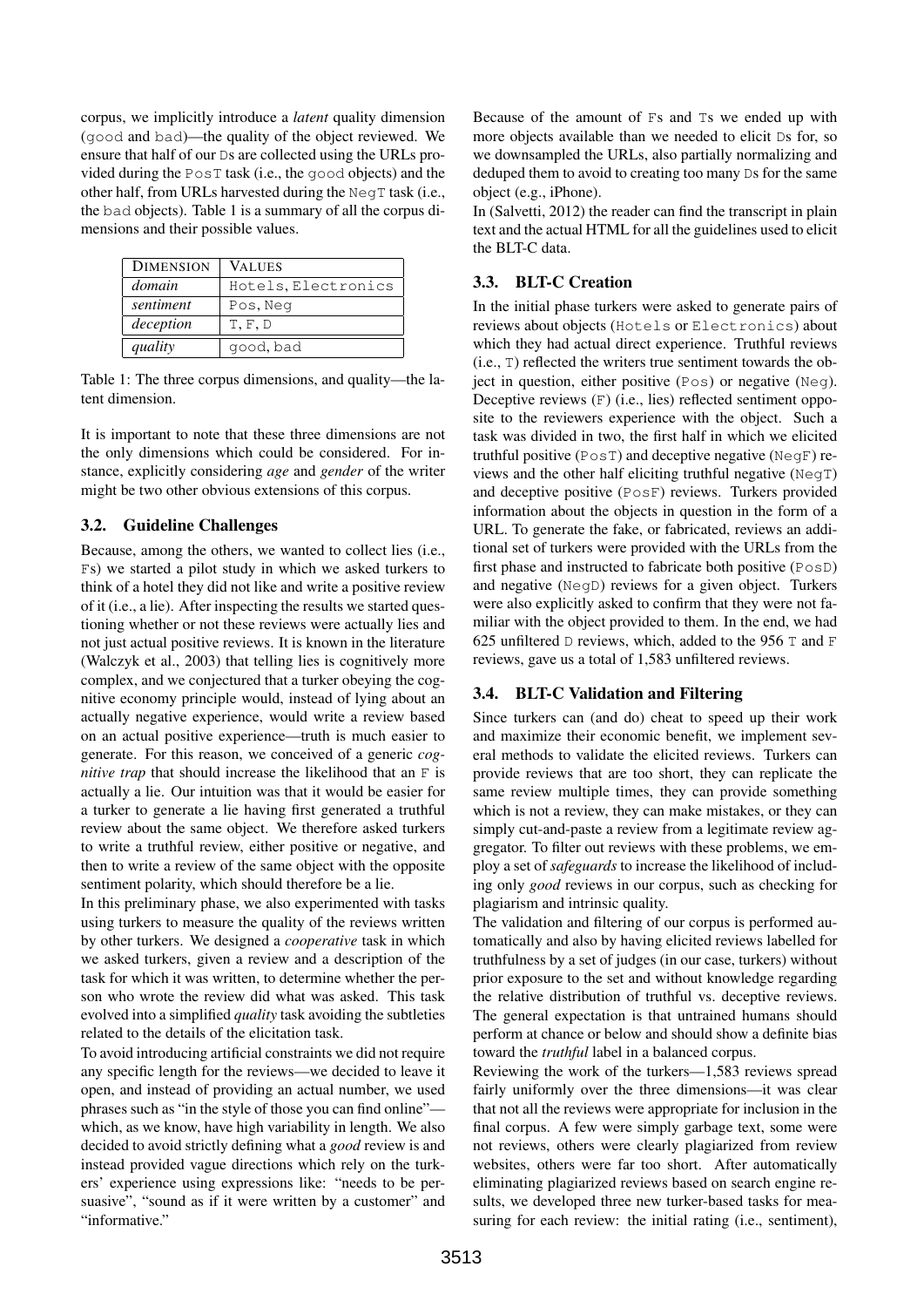its deceptiveness, and its quality. For each of these tasks we used 10 distinct judges providing a score. The objective was to eliminate reviews with incorrect sentiment, or poor quality and to leverage the deceptiveness test for general validation. Each of our 1,583 reviews received a total of 30 judgments spread across the three tests, for a total of 47,430 individual tasks performed by turkers. In fact, there are even more judgments because the PosT and NegT reviews were used for both the *lie or not lie* and *fabrication* tasks in order to have variation between deceptive and nondeceptive reviews in both tasks. This added another 4,800 judgments, for a grand total of 52,230 judgments collected, and 53,811 turker assignments, if we also count the review elicitation assignments. We applied a reasonable set of filters with levels of thresholding (details in (Salvetti, 2012)) on the data and marked some of the reviews as REJECTED. Because all information is still present in the BLT-C each experimenter can employ a different filtering approach. We observed a length bias across various classes, nevertheless, we decided to keep this bias in our corpus—it can always be eliminated by down-sampling. The main reason for keeping it is that it appears to be an actual feature of deception, and hence, it should be considered in modeling. The full set of reviews is available free of charge from LDC as the Boulder, Lies and Truth Corpus<sup>6</sup>. The structure of the corpus after filtering out 91 *low quality* reviews is shown in Table 2.

| DOMAIN        | <b>REVIEW-PAIR</b> | <b>REVIEW-PAIR</b> | <b>TOTAL</b> |
|---------------|--------------------|--------------------|--------------|
| Hotels        | PosT, NeqF         | PosD, NegD         |              |
|               | 229                | 154                | 383          |
|               | NegT, PosF         | PosD, NegD         |              |
|               | 218                | 148                | 366          |
| Elect.        | PosT, NeqF         | PosD, NeqD         |              |
|               | 224                | 154                | 378          |
|               | NegT. PosF         | PosD, NegD         |              |
|               | 219                | 146                | 365          |
| <b>TOTALS</b> | 890                | 602                |              |

Table 2: Filtered corpus content by domain and review-pair.

In Table 3, we see that overall we have more Ds (both Pos and Neg) than Ts or Fs. This is not surprising since we elicited many more D reviews. The final corpus is not internally balanced respect to the three dimensions. Since the corpus is intended to be used through projections (e.g., the PosT), it is only worth balancing the projections as needed. Because the corpus can also be used as a *sentiment* corpus, we report in Table 4 the review counts paired with their sentiment and deceptive labels.

As a final step in validating the corpus, we measure the intrinsic difficulties that humans have in detecting deception. Literature in deception detection demonstrates that humans perform at chance or even below chance when trying to detect deception. Therefore, in a valid corpus of texts it should be difficult for humans to distinguish *truthful* from *deceptive* documents.

Because of the truth bias, there is a higher probability of a given document being judged truthful. This bias is re-

| LABEL         | Hotel | Electronics | <b>TOTALS</b> |
|---------------|-------|-------------|---------------|
| PosT          | 116   | 112         | 228           |
| NegF          | 113   | 112         | 225           |
| NeqT          | 113   | 110         | 223           |
| PosF          | 105   | 109         | 214           |
| PosD          | 151   | 152         | 303           |
| NegD          | 151   | 148         | 299           |
| <b>TOTALS</b> | 749   | 743         | 1.492         |

Table 3: Filtered corpus, total number of reviews and breakdown by category.

|                  |   | <b>SENTIMENT</b> |     |              |
|------------------|---|------------------|-----|--------------|
|                  |   | Pos              | Neg | <b>TOTAL</b> |
|                  | Т | 228              | 223 | 451          |
| <b>DECEPTION</b> | F | 214              | 225 | 439          |
|                  | Ð | 303              | 299 | 602          |
|                  |   | 745              | 747 | 1,492        |
|                  |   | <b>TOTALS</b>    |     |              |

Table 4: Filtered corpus content totals for sentiment and deception reviews.

flected in our corpus by 67.81% *truth*, 32.19% *deception* breakdown in human judgments. Moreover, the overall accuracy restricted to the balanced mixed set of all Ts and all Fs is 51%, that is indeed, chance. Our corpus exhibits truth bias *and* chance-level performance by humans trying to discriminate *truths* from *lies* within the corpus, which we adduce as evidence that is a valid representation of deceptive human behavior.

#### 3.4.1. Validation by Experimentation

The final mechanism we employed to validate our corpus relies on using supervised machine learning to create a set of binary classifiers trained on data extracted from some of the possible projections of our corpus.

We define a *projection* of our corpus as the subset for which specific dimensions are fixed; for example, the D projection of our corpus is the subset of reviews with the value D for the truth-class dimension, while the HotelsPos projection is the subset of reviews with value Hotels for the domain dimension and Pos for the sentiment dimension.

We take the accuracy of binary classifiers trained and tested on pairs of projections of our corpus to be a *measure* of separation and hence *distinguishability* of such projections. These measures of separation can be used to validate our corpus by comparing them with earlier published results. For instance, we can train a classifier to distinguish the projections of our corpus with respect to the sentiment dimension and compare the performance of this classifier with similar work on sentiment analysis. These measures also provide us with some preliminary insights regarding the feasibility of deception detection using our corpus.

We employ three classifiers (two versions of Naïve Bayes and a decision tree classifier) which we use with the same *settings* in all our experiments to derive a *metric* for measuring separability. Note, our intent here is not to improve on the state-of-the-art in opinion spam detection, but rather to validate the corpus.

<sup>6</sup> https://catalog.ldc.upenn.edu/LDC2014T24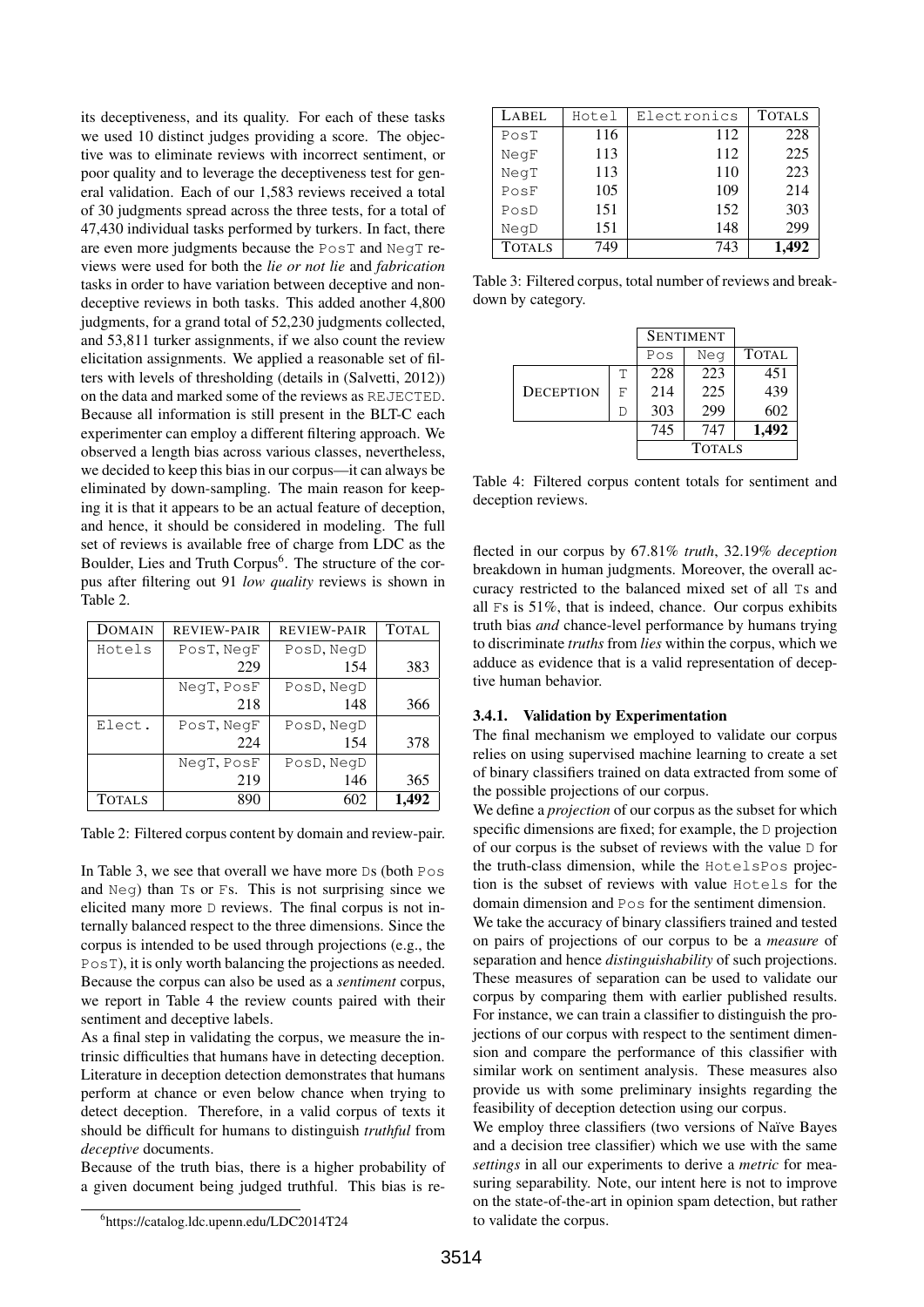If a binary classifier trained and tested on two sets of labels of the same cardinality achieve 50% accuracy (measured using an n-fold cross validation), we say that the two sets are *indistinguishable*—they have no separation in the given feature space. All of our measurements are carried out using the so-called *bag of words* as the feature space.

To ensure that the performance of our classifiers is sufficiently high to allow us to draw meaningful conclusions, we tested them against the Cornell corpus (Ott et al., 2011). We show that our classifier performs as well as those proposed in (Ott et al., 2011), reaching an accuracy of 88% when trained and tested on the set of *truthful* and *deceptive* reviews of the Cornell corpus using unigrams as features.

The performance of the same classifiers trained on different projections of the BLT-C varies, from close to chance when trained and tested on T vs. F to virtually perfect when trained and tested on Electronics vs. Hotels.

Our results show that for a machine learned classifier, deceptive documents (i.e., F) are almost indistinguishable from truthful ones (i.e., T), just as they are for human judges. They also confirm our hypothesis that the high degree of separation seen in (Ott et al., 2011) is likely a side effect of corpus-specific features (i.e., characteristics of the writers). Nevertheless, we conjecture that subtle differences between truthful and deceptive documents do exist and that more sophisticated feature engineering is needed to improve performance to better than chance.

As our general machine learning apparatus, we employ Weka<sup>7</sup>, and specifically, three of its classifiers: two different implementations of Naïve Bayes that we refer to as Naïve Bayes (John and Langley, 1995) and Multinomial Naïve Bayes (Mccallum and Nigam, 1998) and the J48 decision tree classifier, which is an implementation of the well-known C4.5 classifier (Quinlan, 1993). We use as features the counts of 10,000 words.

To build a binary classifier, Weka takes as input a directory structure in which each directory represents a class (with the directory names serving as class labels) and each directory contains a separate file for each document in the class. Weka also provides a standard converter, which takes as input a directory of directories and produces as output an ARFF (Attribute-Relation File Format) file, which can be further converted into actual feature vectors. It is then possible to use the file containing all the feature vectors for the classes to perform n-fold cross validation.

To facilitate replication, we report in Listing 1 the sequence of command-line commands required to build and test a classifier (e.g., Multinomial Naïve Bayes).

We then used the precision of a certain classifier on a certain project as measure of separation between sets. The total number of corpus projection pairs is  $36 \times 36 = 1,296$ . However, most of these projection pairs are meaningless (e.g., (T, Hotels)) or at least not interesting. Therefore, we select those corpus projection pairs in which only one of the dimensions *changes* (e.g., (HotelsPosD, HotelsNegD)). The total number of such projection pairs is exactly 51. For each of these pairs, we trained and tested a Naïve Bayes, a Multinomial Naïve Bayes, and a J48 classifier and record the accuracy of each. We then rank these projection pairs by accuracy. Each run was actually split in two, one using all the data available for that give projection pair and one with a balanced (i.e., partially reduced) dataset. The balanced datasets are obtained from the full sets by downsampling the larger of the two sets. The balancing is done at the review level and does not take into account the length of each review.

- # assuming that weka—input is a directory whose content are<br># directories representing the document classes (e.g., Tand D)<br># and that in each directory each document is stored in a separated file
- 
- 
- *# we start by converting such directory in a AIFF file*<br>\$ java weka.core.converters.TextDirectoryLoader —dir weka—input > 0.arf1
- 

# we then transform the strings into word vectors<br># we use counts as feature representation with up to 10,000 features<br>\$ java weka. filters.unsupervised.attribute.StringToWordVector<br>-C -i o.arff -o r.arff -W 10000

- #we then train and test using a naive bayes classifier<br>#using the first data element as class and a 5 folds cross validation<br>\$ java weka.classifiers.bayes.NaiveBayes tr.arff —c first —x 5
- *# o r a m u l t i n o m i a l n a i v e b a y e s*
- \$ java weka.classifiers.bayes.NaiveBayesMultinomial\$<br>−t r.arff −c first −x 5
- *# or a decision tree (i.e., J48)*<br>\$ java weka.classifiers.trees.J48 −t r.arff −c first −x 5

Listing 1: How to classify using Weka.

In Table 5, we report some of the 51 projection pairs, presenting the accuracy achieved by training and testing two different Naïve Bayes classifiers on the balanced version of the datasets. As standard settings we used: 10,000 unigram features with count as the feature representation, no stemming, no down-casing, add-one smoothing, stop words preserved, and 5-fold cross validation.

| <b>CORPUS PROJECTION PAIR</b> | <b>ACCURACY</b> |
|-------------------------------|-----------------|
| ElectronicsPos vs. HotelsPos  | 99.87%          |
| Electronics vs. Hotels        | 99.73%          |
| HotelsPos vs. HotelsNeg       | 94.49%          |
| Pos vs. Neg                   | 90.88%          |
| HotelsPosD vs. HotelsPosF     | 70.00%          |
| HotelsT vs. HotelsD           | 67.17%          |
| NegT vs. NegF                 | 66.29%          |
| HotelsNegT vs. HotelsNegF     | 65.93%          |
| HotelsD vs. HotelsF           | 65.14%          |
| T vs. D                       | 63.61%          |
| $(*)$ T vs. D                 | 60.62%          |
| D vs. F                       | 56.83%          |
| PosT vs. PosF                 | 53.74%          |
| $(*)$ T vs. F                 | 51.14%          |
| T vs. F                       | 42.71%          |
| ElectronicsT vs. ElectronicsF | 39.14%          |

Table 5: Ranked accuracy on selected corpus projection pairs for the Naïve Bayes Multinomial classifier using unigrams and counts as the feature representation on balanced versions of the projection pairs. Results marked with  $(*)$ are for the Na¨ıve Bayes classifier—for comparison.

These results reflect our expectations—the extremely high separation between domains (electronics and hotels are quite orthogonal), the high separation along the sentiment dimension, which matches other published results in the literature (Salvetti et al., 2004), and the statistical separation between the D/T) projection pairs, which confirms our ex-

<sup>7</sup> http://www.cs.waikato.ac.nz/ml/weka/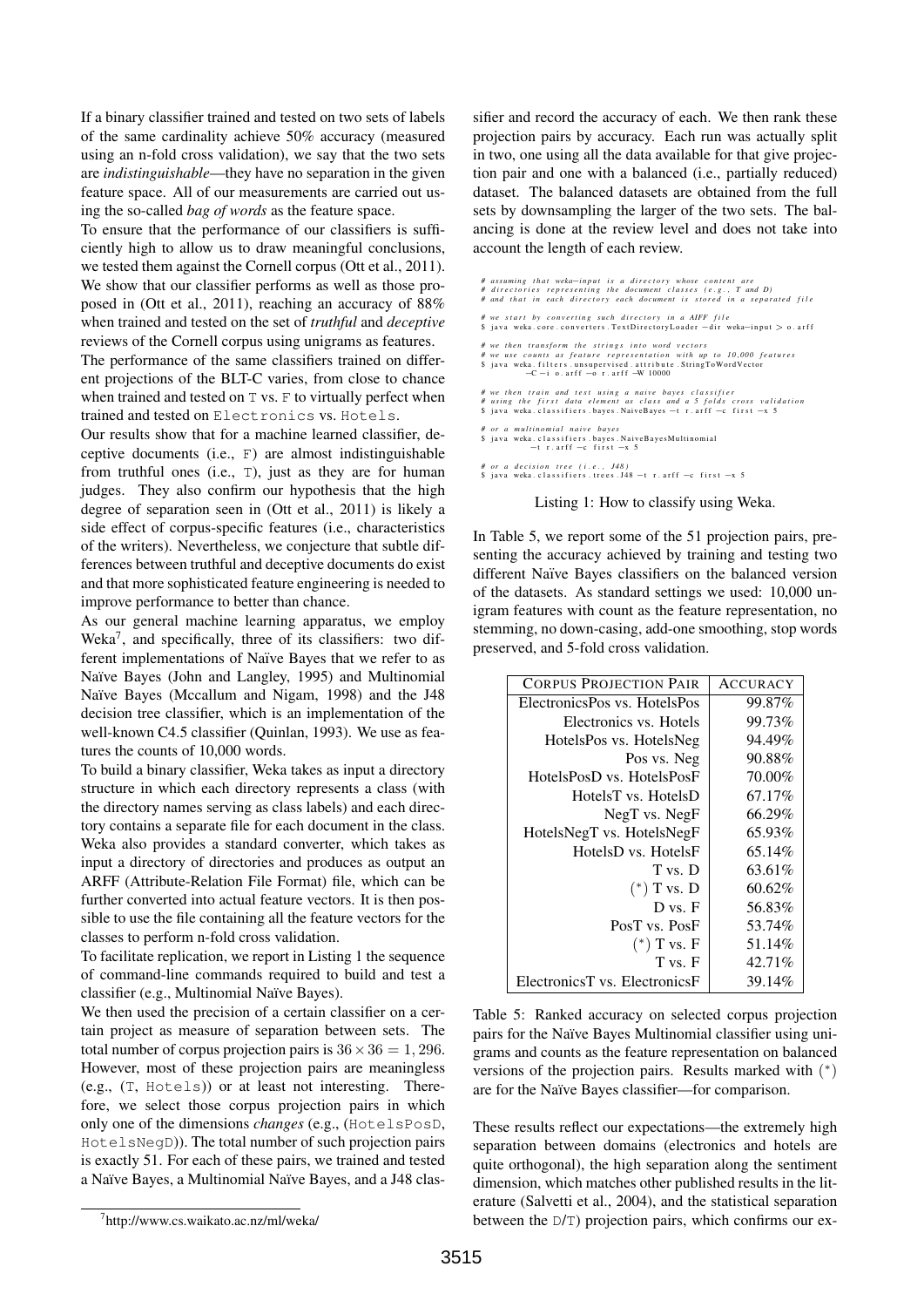pectations by matching, though to a lesser degree, what is reported in (Ott et al., 2011). The fact that Ts and Fs are not separable in the unigram space is also not surprising and matches our expectations. By eliminating some of the biases in (Ott et al., 2011) (e.g., differences in the writers and their motivations), we see that what cannot be separated by human judges also cannot be easily separated by a machine—lies are indeed tough to detect (Vrij, 2008). We do not claim that there is no separation but that any separation that may exist is subtle, as we expected. Overall, these results match our expectations and increased the likelihood of the validity of the BLT-C.

#### 3.4.2. Discussion on Measuring Separations

In this section, we present similar results regarding measures of separation between the two Cornell datasets (Ott et al., 2011)—deceptive reviews elicited on AMT and truthful reviews harvested from TripAdvisor—and some of the pertinent projections of the BLT-C.

The separation between BLT-C Ds and Ts is much lower than the separation we measured on the Cornell corpus, which is 88%. Such reduced separation confirms our hypothesis that the high separation in the Cornell corpus is mainly due to the effect of differences in the authors. Remember that the BLT-C Ts are elicited from turkers whereas the Ts in the Cornell corpus are actual (at least, supposedly) positive reviews collected from users of TripAdvisor who are customers of the top 20 hotels in Chicago. We argue that there is therefore a clear socioeconomic difference between the two groups. There might also be some difference due to inner motivations for writing the review itself: on the one side, payment of \$1 for an elicited review; on the other, a true desire to share a positive experience with an audience. We also conjecture that even this residual separation between Ts and Ds is not necessarily due to a difference in the actual deception dimension but might be due merely to differences in the amount of knowledge about the hotels themselves or, even more importantly, differences in emotional involvement with the objects, which can be the cause of variations in the word usage and are only tangentially related with possible linguistic deception invariants. This conjecture is confirmed in Table 5 by the fact that our classifiers perform at chance, or below, when trying to separate Ts and Fs. For these reasons we argue that the study of deception invariants using fabricated reviews might be less effective in helping to isolate invariants than studies employing actual lies—lies, in fact, do not have some of these problems. In the lies we collected, there is explicit knowledge about the object described, and there is also some emotional involvement with it—which is totally missing from *all* cases of fabrication.

This leads to the next observation we can make using our data, which is that the separation between truths and lies is marginal, at least using unigram features. This is confirmed in Table 5 by the fact that our classifiers perform at chance, or worse, when trying to separate Ts from Fs. This buttresses our assertion that differences in deception are much more subtle when other co-occurring but unrelated signals are eliminated.

Specifically, when motivation, objective knowledge, and

individual attributes and idiosyncrasies are controlled for, truth and lie become indistinguishable. We may imagine, and hope, that there are actually intrinsic differences between Ts and Fs but in order to detect such nuances more sophisticated analysis is needed. The fact that there is no easily detectable difference between Ts and Fs using the bag-of-words model suggests that future successful results on this set are likely to be the result of actual understanding of the deception invariants.

It is also interesting to note the separation between Ds and Fs (e.g., 70% for HotelsPosD vs. HotelsPosF). We conjecture that such a difference is only partially due to a difference in type of deception (i.e., fabrications vs. lies) and that probably at its core the reason for the separability is the same as for the separability of Ds and Ts—different amount of knowledge and lack of emotional involvement. Overall, in fact, the separation between Ts and Ds is similar to the separation of Fs and Ds, suggesting that fabrication is a much easier deception dimension value to identify than actual lies.

# 3.5. Potential Confounders in the BLT-C

Any corpus dealing with such complex psychological and textual phenenoma is bound to beset by confounders. These are a few:

- the skewed distribution of the number of reviews per writer. The reviews were been written overall by 497 distinct writers, with an average of just a bit more than 3 reviews per writer;
- for each of the twelve possible corpus labels (e.g., HotelsPosT, ElectronicsNegD, etc.) there would ideally be no more than one review written by the same turker. This is true for all of the Ts, all of the Fs, and some of the Ds, for a total of 1,210 reviews. However because of the intrinsic limitation of AMT, it was impossible to control the number of reviews written by a single turker for the D tasks;
- the remaining 373 reviews have some writer overlap within the same corpus label; for instance, one turker wrote 9 reviews for HotelsPosD instead of just one. Were these extra reviews written by the same writer within the same corpus label eliminated, 268 reviews, all Ds, would fail. This version of the corpus would then contain 1,315 unfiltered reviews.

Because the BLT-C contains all information collected it is then possible to create new experimental versions in which for instance certain turkers are eliminated. This is possible because all reviews are labelled with the turker anonymized identifier.

# 4. Conclusions

Deception is a complex, pervasive, sometimes high-stakes human activity; while the linguistic implementation of deceptive acts by speakers is sometimes brazen, sometimes subtle, it is a curious fact that it is difficult for other humans to detect, and at any rate humans exhibit a distinct bias towards believing what they are told.